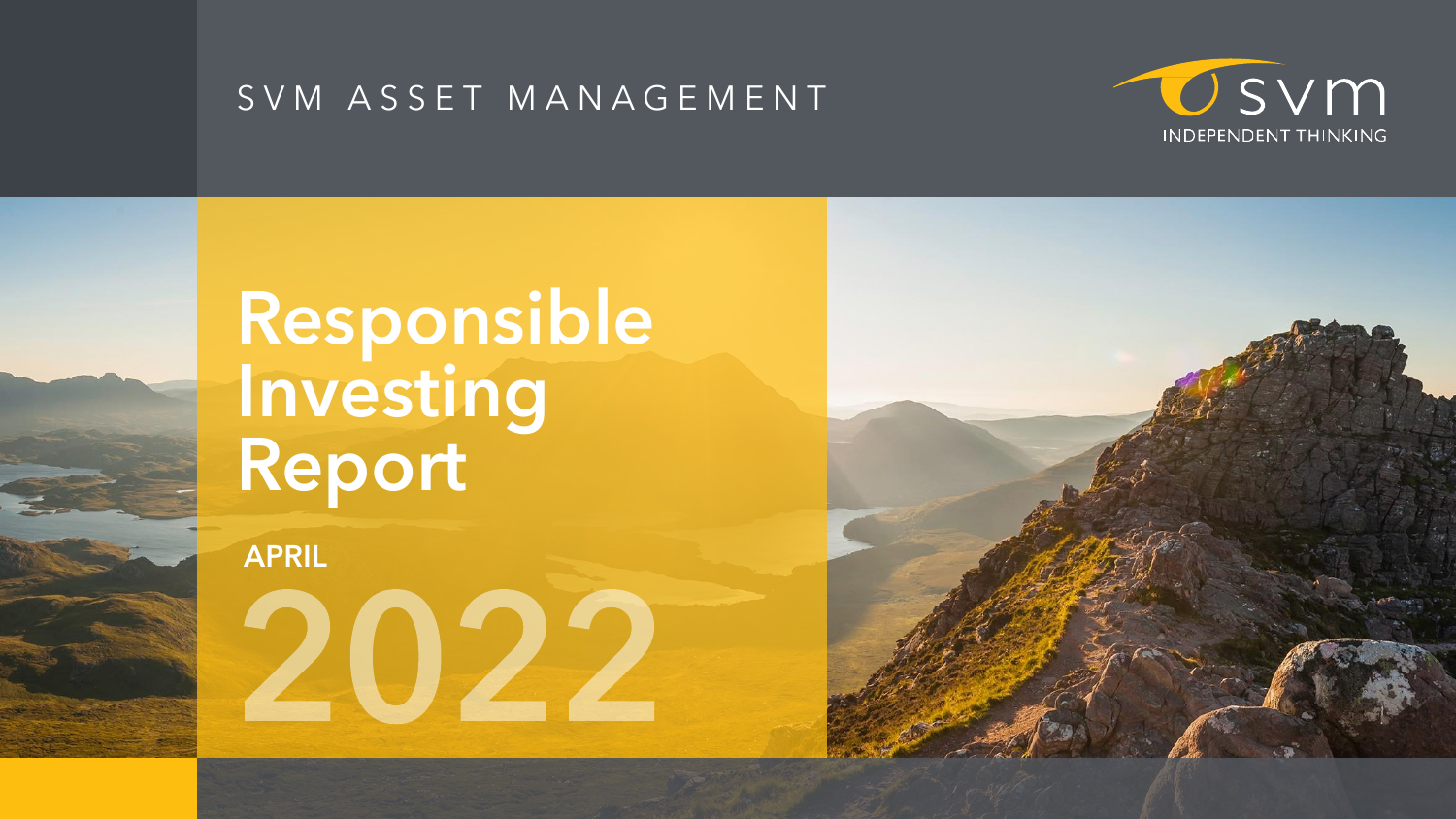## **Responsible Investing at SVM**

Responsible investing is an important aspect of the service we offer our clients and a key point of differentiation with passive investment strategies and many other active managers. SVM began managing Socially Responsible Investment (SRI) products in 2006. Since then, our engagement principles have evolved to include environmental, social and corporate governance (ESG) issues across our range.

Our top priorities are to do our best for our clients, by maximising their portfolio returns and protecting their interests, and to drive benefit for society. To select investments, we employ a consistent and disciplined approach that focuses on intensive bottom up research. As part of our investment process we assess many factors including ESG considerations for their potential to materially affect a company's performance.

As a boutique investment firm we recognise that, because in most cases we will not hold significant positions in investee companies, it can be difficult to encourage changes in management attitudes and behaviour purely by exercising client voting powers alone. Instead, we have adopted a more flexible approach and we engage with company management and boards as and when we believe it will be of most benefit.





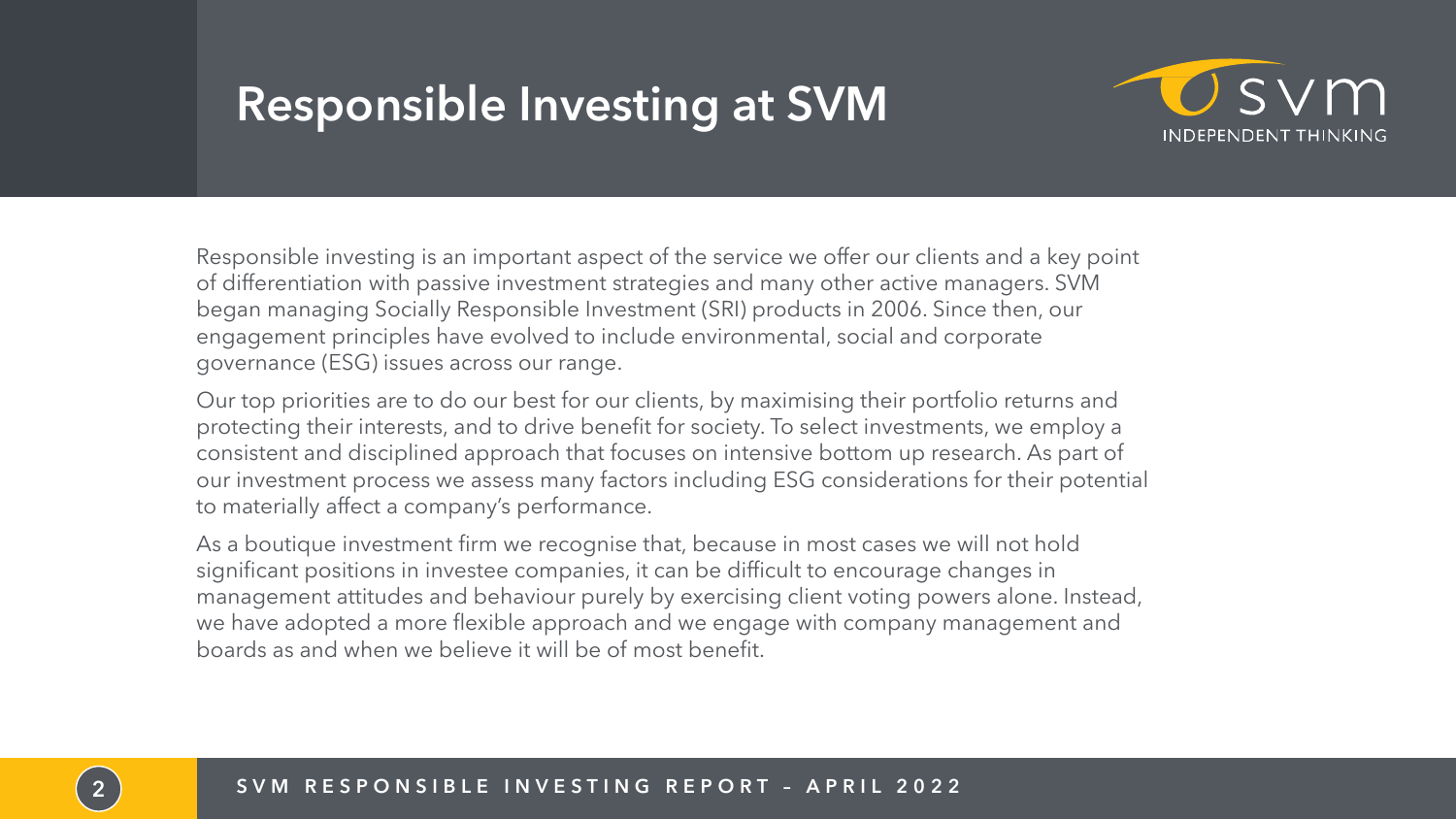

## **Company Engagement**

#### Engagement Policy

We enter into a dialogue with every potential investment with a view to having a positive influence on the company concerned. Using information derived from a combination of in-house research, dialogue with the company and external sources we identify the key issues and discuss them directly with company management, in order to affect change.

#### Q1 2022 Engagement Update

During the quarter we engaged with 9 companies on 24 ESG issues.



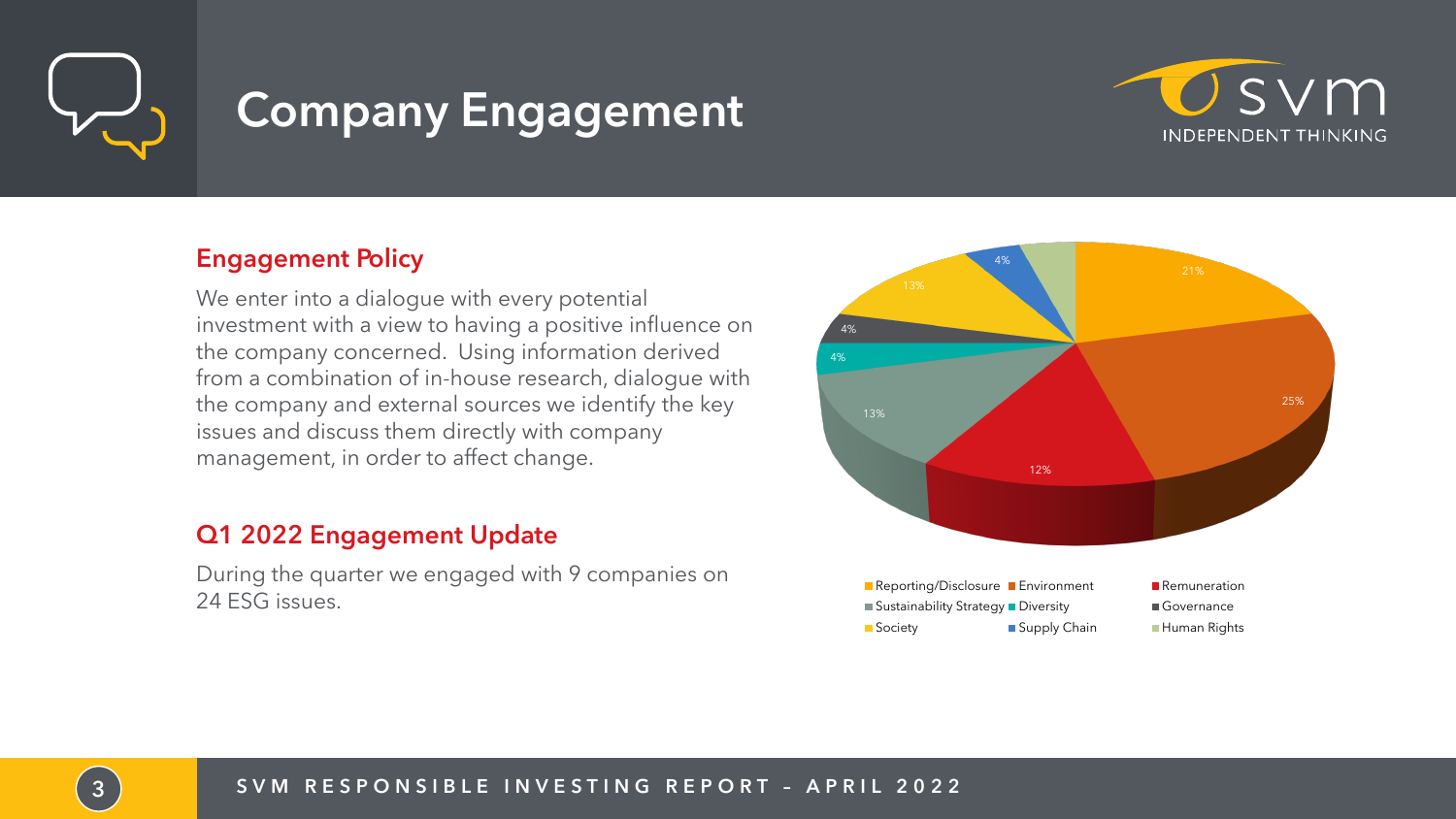

## **Company Engagement – Q1 2022**

|                            | <b>Engagement Topics</b>                |                    |              |                                   |                  |                   |                |                     |                        |
|----------------------------|-----------------------------------------|--------------------|--------------|-----------------------------------|------------------|-------------------|----------------|---------------------|------------------------|
| <b>Company</b>             | <b>Reporting /</b><br><b>Disclosure</b> | <b>Environment</b> | Remuneration | Sustainability<br><b>Strategy</b> | <b>Diversity</b> | <b>Governance</b> | <b>Society</b> | <b>Supply Chain</b> | Human<br><b>Rights</b> |
| Dalata Hotels              | $\bullet$                               | $\bullet$          |              | $\bullet$                         |                  |                   |                |                     |                        |
| Ringkoping<br>Landbobank   | $\bullet$                               | $\bullet$          |              |                                   |                  |                   |                |                     |                        |
| Partners Group             | $\bullet$                               | $\bullet$          |              |                                   |                  |                   |                |                     |                        |
| Smurfit Kappa              |                                         |                    |              |                                   |                  |                   |                |                     |                        |
| Calnex                     | $\bullet$                               | $\bullet$          |              | $\bullet$                         |                  |                   |                |                     |                        |
| Impax                      |                                         |                    |              |                                   |                  |                   |                |                     |                        |
| <b>Banca</b><br>Mediolanum |                                         |                    |              |                                   |                  |                   |                |                     |                        |
| Tesco                      |                                         |                    |              |                                   |                  |                   |                |                     |                        |
| <b>CRH</b>                 |                                         | $\bullet$          |              | $\bullet$                         |                  |                   |                |                     |                        |

5) SVM RESPONSIBLE INVESTING REPORT - APRIL 2022

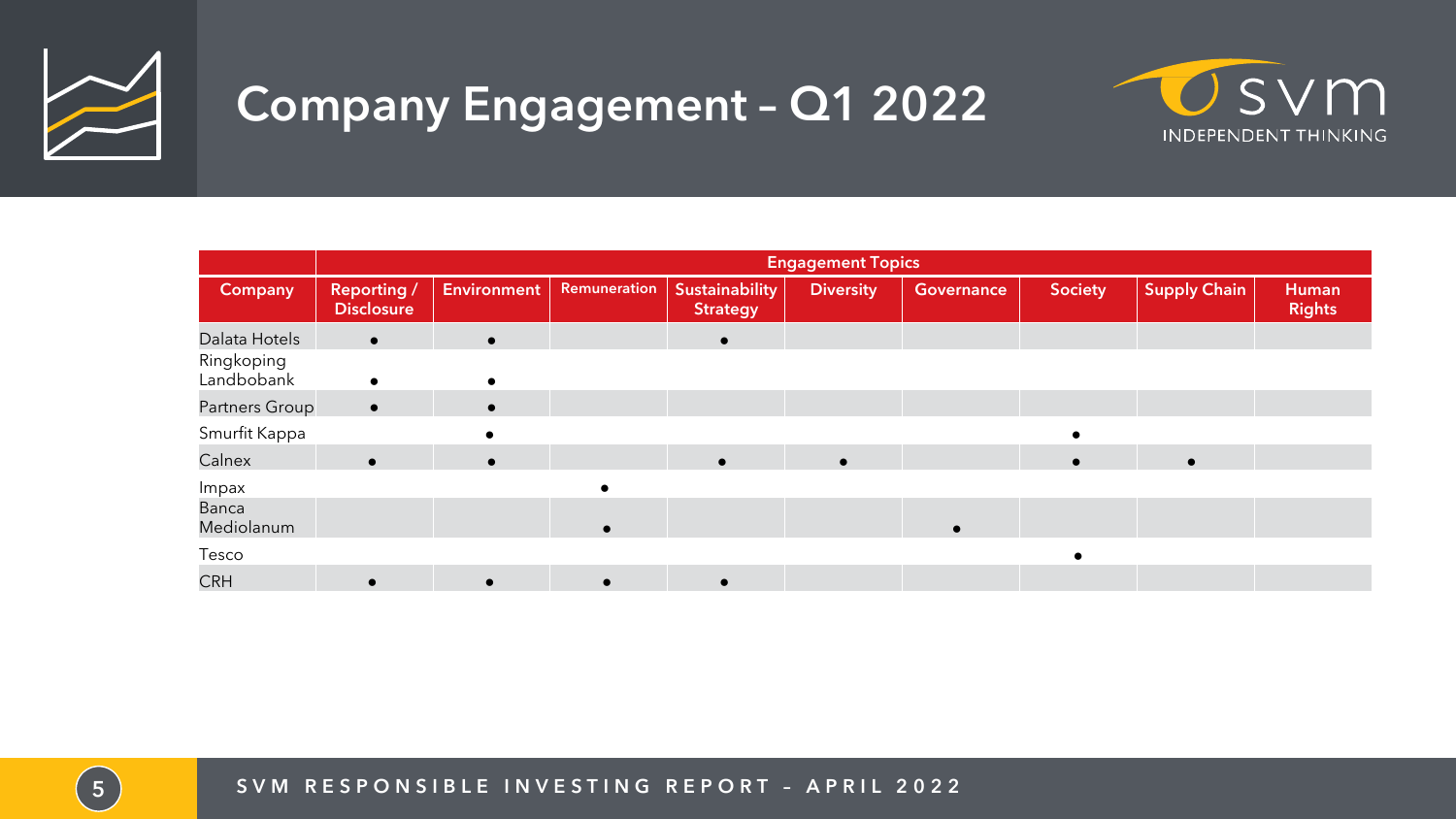



#### **Voting Policy**

We seek to promote corporate social responsibility through engagement and a negative vote will only be viewed as a final measure to be adopted when this process of engagement has not been successful. We have and will express our views in this way if necessary. Our emphasis is on engagement and resolving issues through dialogue.

[Click here](https://vds.issgovernance.com/vds/#/MTA4NDc=/) for voting records for SVM Asset Management from 1 January 2019.

#### Q1 2022 Voting update

Across 286 unique proposals to vote, we voted 286.





- 
- 
- 
- 
- 



 $\blacksquare$  For  $\blacksquare$  Did Not Vote  $\blacksquare$  Against/Withhold  $\blacksquare$  Abstain

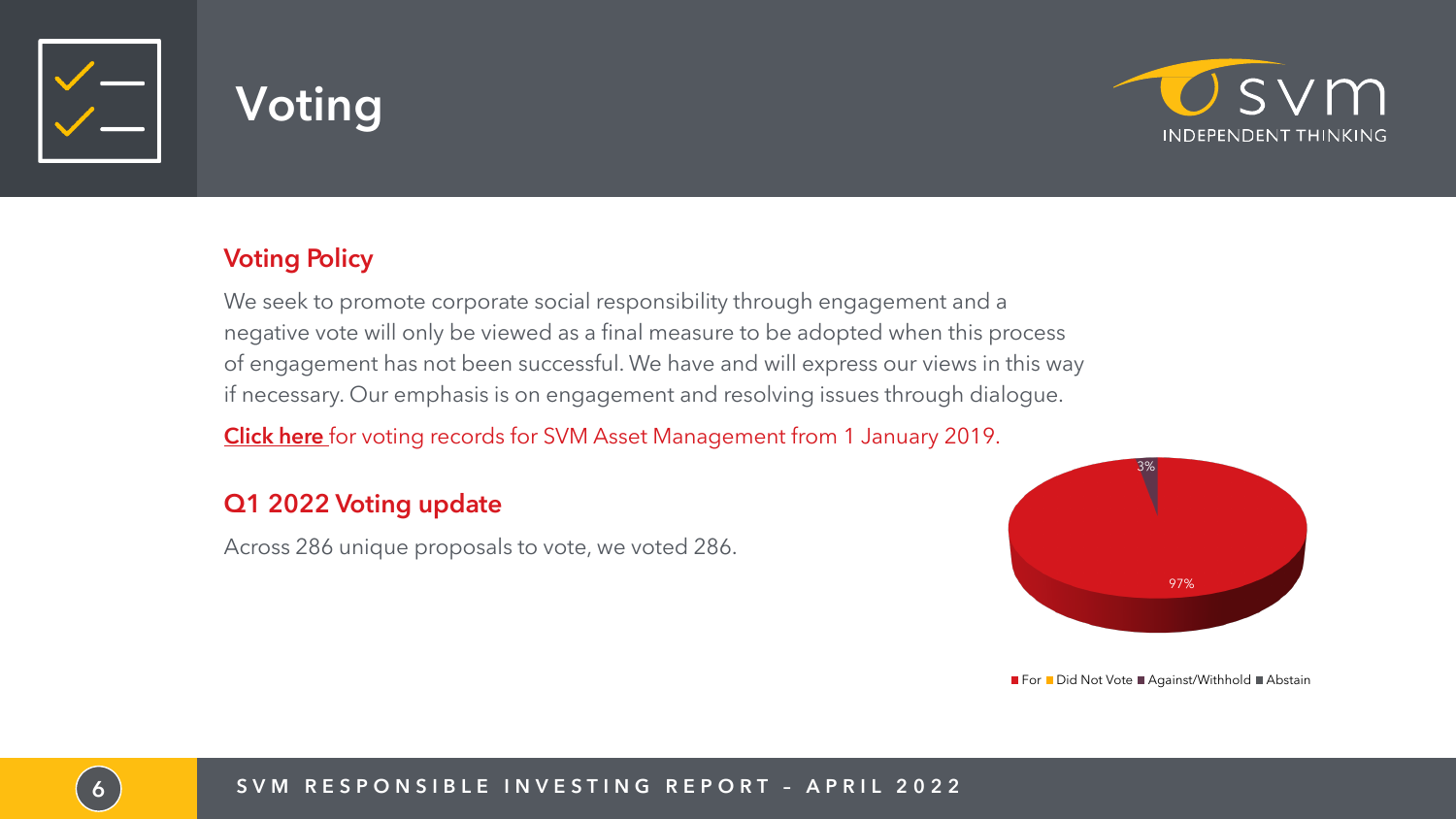

## **Voting Rationale**

7 S V M R E S P O N S I B L E I N V E S T I N G R E P O R T – A P R I L 2 0 2 2



| Date of Meeting | <b>Security</b> | <b>Resolutions voted against / abstained</b>                                                     | <b>Reason</b>                                                                                                                                                                                             |
|-----------------|-----------------|--------------------------------------------------------------------------------------------------|-----------------------------------------------------------------------------------------------------------------------------------------------------------------------------------------------------------|
| 29/03/2022      | Group plc       | Impax Asset Management 2. Approve Remuneration Report<br>6. Re-elect Vincent O'Brien as Director | We voted against Item 2 as the CEO receives a bonus<br>without the detail being revealed to shareholders.<br>We have also voted against Item 6 as both the audit<br>and rem committees lack independence. |

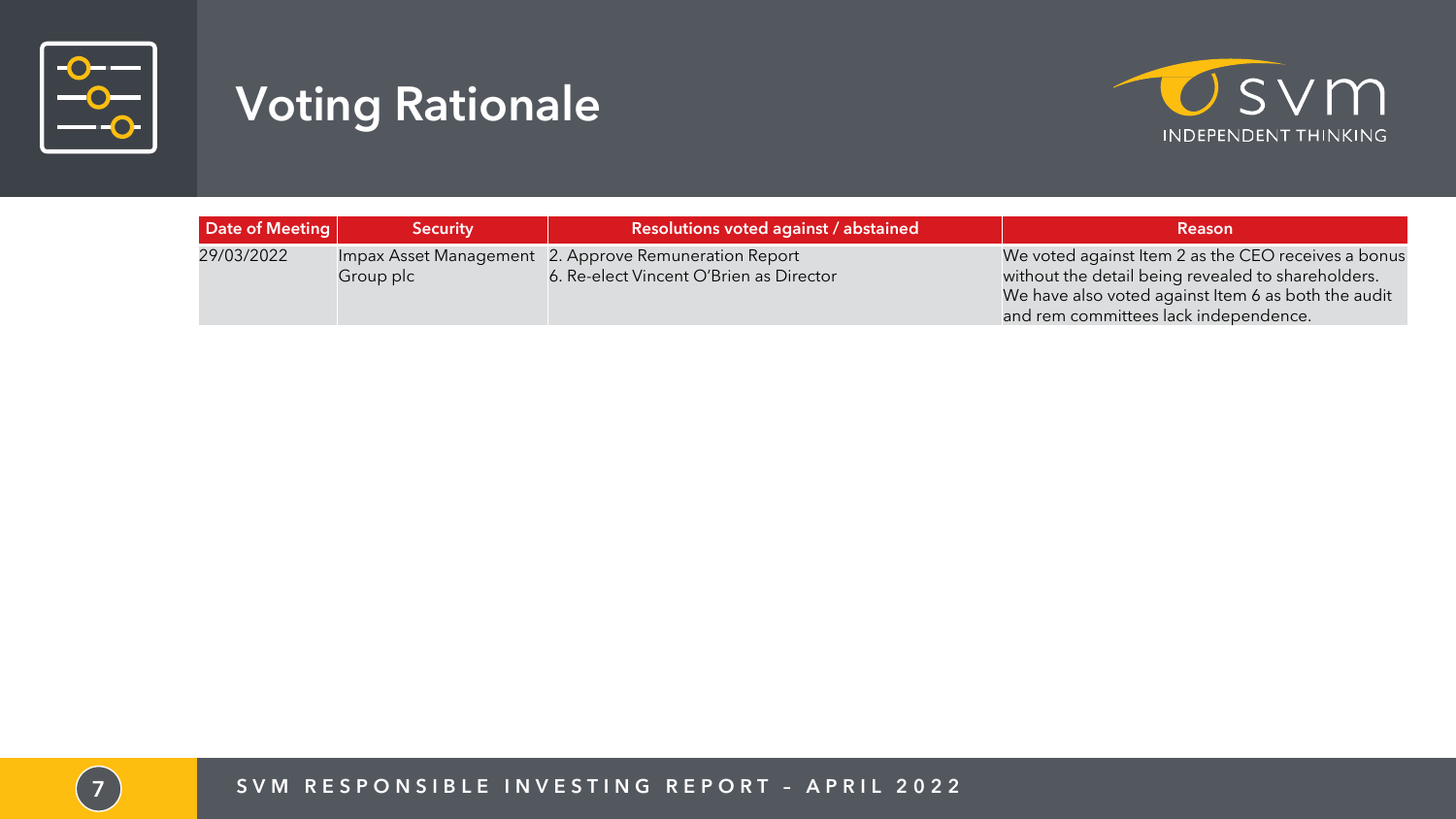

### **Contact Us**

**SVM Asset Management**  7 Castle Street Edinburgh EH2 3AH





[info@svmonline.co.uk](mailto:grobinson@svmonline.co.uk)

8 SVM RESPONSIBLE INVESTING REPORT - APRIL 2022